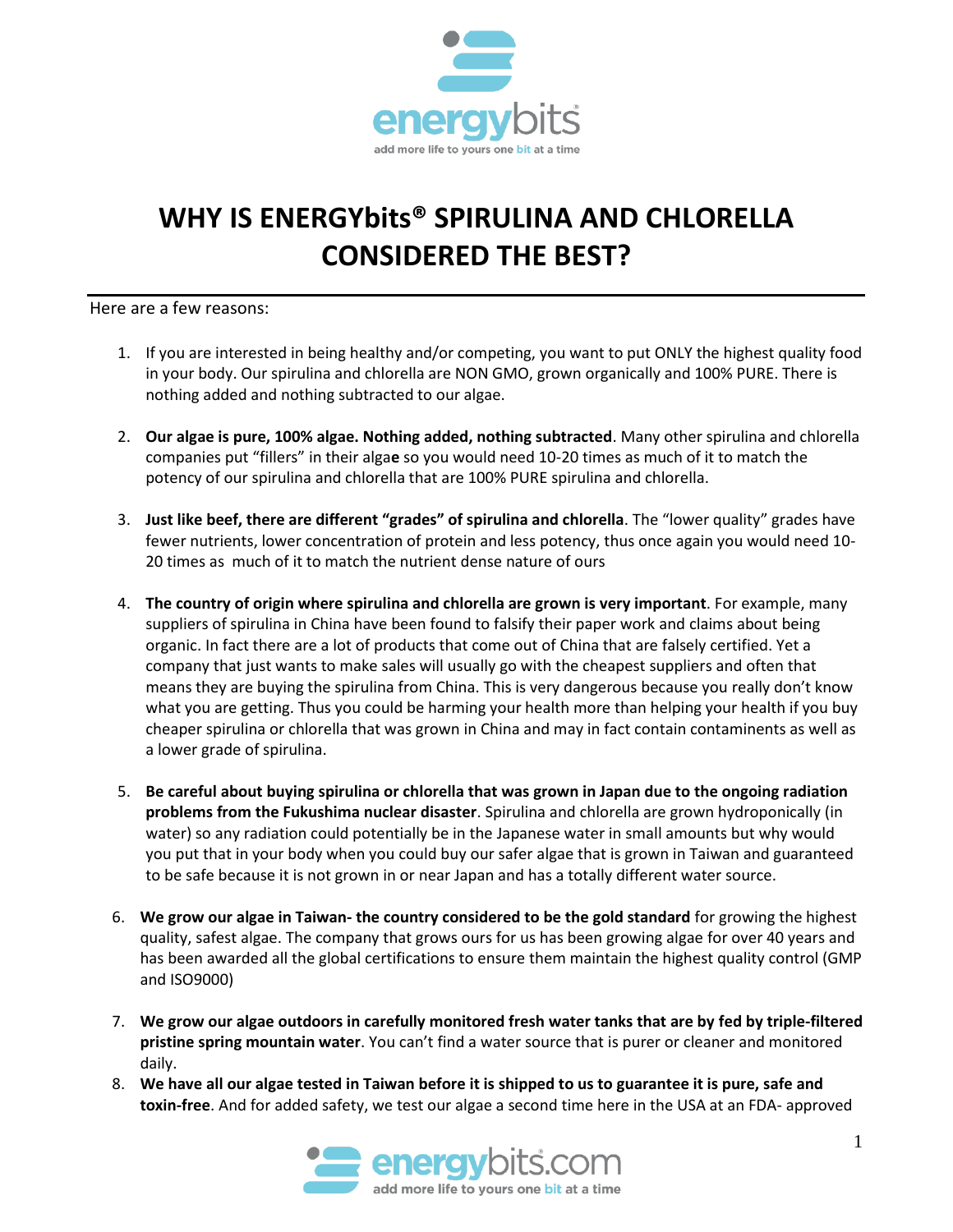

third party lab. We provide these lab test results to doctors, nutritionists and other wellness professions who work with us so they can be 100% confident of our safety and purity. This is why we can give you full assurance that our algae is free of toxins, free of metals, free of any contaminants and that the nutritional profile is exactly what we say it is.

9. **Importantly,** o**ur chlorella is virtually the only chlorella that you can purchase that is LEAD FREE**. This is unlike virtually all other chlorella. How is this possible you might ask? Well, it's because most other chlorella companies use the original technique patented by Sun Chlorella to crack the chlorella. Chlorella has such a hard exterior cellulose wall that its nutrients cannot be absorbed by your body unless it is cracked. Spirulina does not have to be cracked because it has no cellulose wall. But chlorella has the hardest cellulose wall in the plant kingdom.

The original technique to crack the chlorella was by tumbling it with glass beads. This technique has been used for the last 50 years but it is dangerous because as the glass heats up, lead from the glass leaks into the chlorella and becomes contaminated. This is VERY hazardous to your health because lead is a contaminant known to cause brain disorders and birth defects and the levels of lead in the chlorella sold by most other companies including Sun Chlorella (who patented this technique) is so high, a few years ago Sun Chlorella was forced by the State of California to put a warning on their packaging that reads*" WARNING: This product contains a chemical known to the State of California to cause birth defects or other reproductive harm. This warning is required by the State of California for any product that contains more than 0.5 mcg of lead".* Unfortunately Sun Chlorella and all the other chlorella companies who use this technique to crack the chlorella are still being allowed to sell their chlorella in the USA and Canada even though it contains high amounts of lead. At ENERGYbits we have NEVER used this technique because we NEVER want to put any harmful substance in your body.

When we founded our company we did extensive research and discovered a newer, more expensive but SAFER way to "crack" the chlorella (remember, chlorella has such a hard exterior cellulose wall that it's nutrients cannot be absorbed by your body unless it is cracked and all chlorella that is sold in the USA is regulated by the FDA and must be cracked). Spirulina does not need to have it's cell walls cracked because it does not have a cellulose wall (at all). **At ENERGYbits**, **our technique to crack our chlorella is the most modern and safe technique in the world. We use sound waves to crack our chlorella (we pass the chlorella through a sound chamber and it is the vibrations that crack the chlorella)**. Some of our customers have told us that they love the idea that our algae has better energy because it has "*good vibrations*!" We agree! But most importantly our technique for cracking the chlorella ensures there is NO LEAD in our chlorella. Additionally, since we don't expose our chlorella to high heat, our technique preserves ALL the nutrition and enzymes so it is still a raw food. The process is a bit similar to when an opera singer's voice can crack a glass. The vibration is what causes the cracks. Not heat or physical impact.

10. **We do NOT use high heat to dry our algae so we can preserve the enzymes and nutrients.** This is very different from most low priced, high volume algae companies who don't place the same value on quality as we do and who are more concerned with responding to market demand. But high heat damages and deteriorates the nutrients**.** That is why we AIR DRY our algae. We shoot our algae into the air and allowing it to fall into piles of powder which we then pack into the small "tablets" we call bits. The enzymes in our chlorella and spirulina remain intact. This is why we can call our spirulina and chlorella a raw food. This is in contrast to many of the large, contract manufacturers who sell algae in